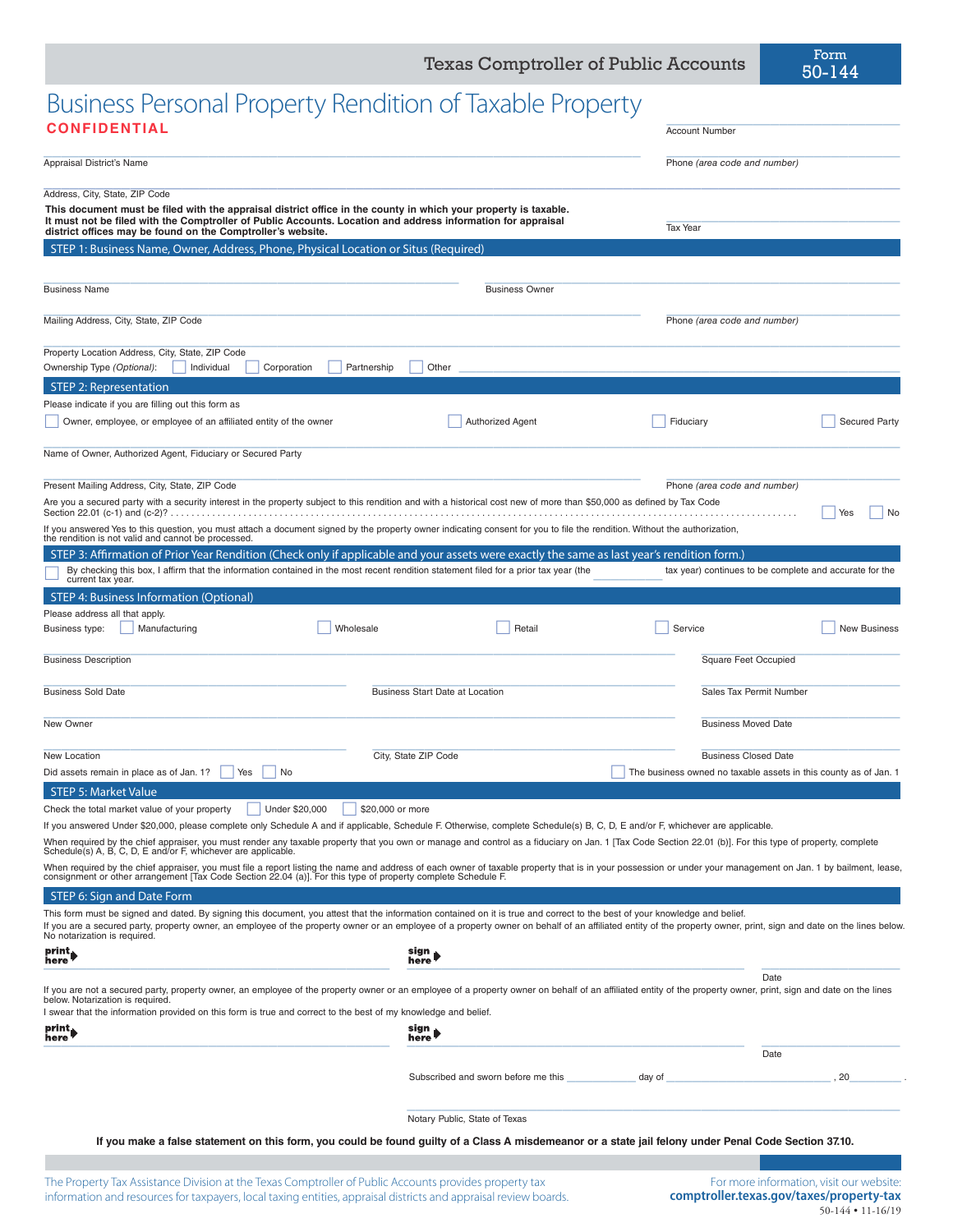|  |  |  |  |  |  |  | Did you timely apply for a Sept. 1 inventory date? (Optional) $\ldots \ldots \ldots \ldots$ |
|--|--|--|--|--|--|--|---------------------------------------------------------------------------------------------|
|--|--|--|--|--|--|--|---------------------------------------------------------------------------------------------|

Does your inventory involve interstate/foreign commerce issues? (Optional)

Does your inventory involve freeport goods? *(Optional)* . .

No **Account Number** \_\_\_\_\_\_\_\_\_\_\_\_\_\_\_\_\_\_\_\_\_\_\_\_\_\_\_\_\_

#### **SCHEDULE A: PERSONAL PROPERTY VALUED LESS THAN \$20,000**

List all taxable personal property by type/category of property (See Definitions and Relevant Tax Code Sections). If needed, you may attach additional sheets OR a computer-generated copy listing the information below. If you manage or control property as a fiduciary on Jan. 1, also list the names and addresses of each property owner. "Good faith estimate of market value" or "historical cost when new" is optional for Schedule A only.

 No No

 Yes Yes Yes

| <b>General Property Description by Type/Category</b> | <b>Estimate of</b><br>Quantity of<br>Each Type | <b>Good Faith</b><br>OR.<br><b>Estimate of</b><br><b>Market Value*</b> | <b>Historical</b><br>Cost<br>When New** | <b>AND</b><br>Year<br>Acquired** | <b>Property Owner Name/Address</b><br>(if you manage or control property as a fiduciary) |
|------------------------------------------------------|------------------------------------------------|------------------------------------------------------------------------|-----------------------------------------|----------------------------------|------------------------------------------------------------------------------------------|
|                                                      |                                                |                                                                        |                                         |                                  |                                                                                          |
|                                                      |                                                |                                                                        |                                         |                                  |                                                                                          |
|                                                      |                                                |                                                                        |                                         |                                  |                                                                                          |

#### **PERSONAL PROPERTY VALUED AT \$20,000 OR MORE**

### **SCHEDULE B: INVENTORY, RAW MATERIALS AND WORK IN PROCESS**

List all taxable inventories by type of property. If needed, attach additional sheets OR a computer-generated copy listing the information below. If you manage or control property as a fiduciary on Jan. 1, also list the names and addresses of each property owner.

| <b>Property Description by Type/Category</b> | <b>Property Address or</b><br><b>Address Where Taxable</b> | <b>Estimate of</b><br><b>Quantity of</b><br>Each Type | <b>Good Faith</b><br><b>Estimate of</b><br><b>Market Value*</b> | <b>Historical</b><br>Cost<br><b>OR</b><br>When New** | Year<br><b>AND</b><br>Acquired** | <b>Property Owner Name/Address</b><br>(if you manage or control property as a fiduciary) |
|----------------------------------------------|------------------------------------------------------------|-------------------------------------------------------|-----------------------------------------------------------------|------------------------------------------------------|----------------------------------|------------------------------------------------------------------------------------------|
|                                              |                                                            |                                                       |                                                                 |                                                      |                                  |                                                                                          |
|                                              |                                                            |                                                       |                                                                 |                                                      |                                  |                                                                                          |
|                                              |                                                            |                                                       |                                                                 |                                                      |                                  |                                                                                          |

#### **SCHEDULE C: SUPPLIES**

List all supplies by type of property. If needed attach additional sheets OR a computer generated copy listing the information below. If you manage or control property as a fiduciary on Jan. 1, also list the names and addresses of each property owner.

| <b>Property Description by Type/Category</b> | <b>Property Address or</b><br><b>Address Where Taxable</b> | <b>Estimate of</b><br><b>Quantity of</b><br>Each Type | <b>Good Faith</b><br><b>Estimate of</b><br>Market Value* | OR | Historical<br>Cost<br>When New** | Year<br><b>AND</b><br>Acquired** | <b>Property Owner Name/Address</b><br>(if you manage or control property as a fiduciary) |
|----------------------------------------------|------------------------------------------------------------|-------------------------------------------------------|----------------------------------------------------------|----|----------------------------------|----------------------------------|------------------------------------------------------------------------------------------|
|                                              |                                                            |                                                       |                                                          |    |                                  |                                  |                                                                                          |
|                                              |                                                            |                                                       |                                                          |    |                                  |                                  |                                                                                          |
|                                              |                                                            |                                                       |                                                          |    |                                  |                                  |                                                                                          |

#### **SCHEDULE D: VEHICLES AND TRAILERS AND SPECIAL EQUIPMENT**

List only vehicles that are licensed in the name of the business as shown on Page 1. Vehicles disposed of after Jan. 1 are taxable for the year and must be listed below. If needed,attach additional sheets OR a computer generated listing of the information below. Report leased vehicles under Schedule F. Leased vehicles must be reported showing the name and address of the owner.

| Year<br>(optional) | <b>Make</b><br>(optional) | <b>Model</b><br>(optional) | Vehicle Identification Number (VIN)<br>(optional) | <b>Good Faith</b><br><b>Estimate of</b><br><b>OR</b><br><b>Market Value*</b> | <b>Historical Cost</b><br>When New**<br>(Omit Cents) | Year<br>Acquired**<br><b>AND</b> |
|--------------------|---------------------------|----------------------------|---------------------------------------------------|------------------------------------------------------------------------------|------------------------------------------------------|----------------------------------|
|                    |                           |                            |                                                   |                                                                              |                                                      |                                  |
|                    |                           |                            |                                                   |                                                                              |                                                      |                                  |
|                    |                           |                            |                                                   |                                                                              |                                                      |                                  |

\* If you provide an amount for the good faith estimate of market value, you need not complete a historical cost when new and year acquired. Good faith estimate of market value is not admissible in a subsequent protest, hea proceeding involving the property except for: (1) proceedings to determine whether a person complied with rendition requirement; (2) proceedings for determination of fraud or intent to evade tax; or (3) a protest under Tax

\*\* If you provide an amount in historical cost when new and year acquired, you need not provide a good faith estimate of market value.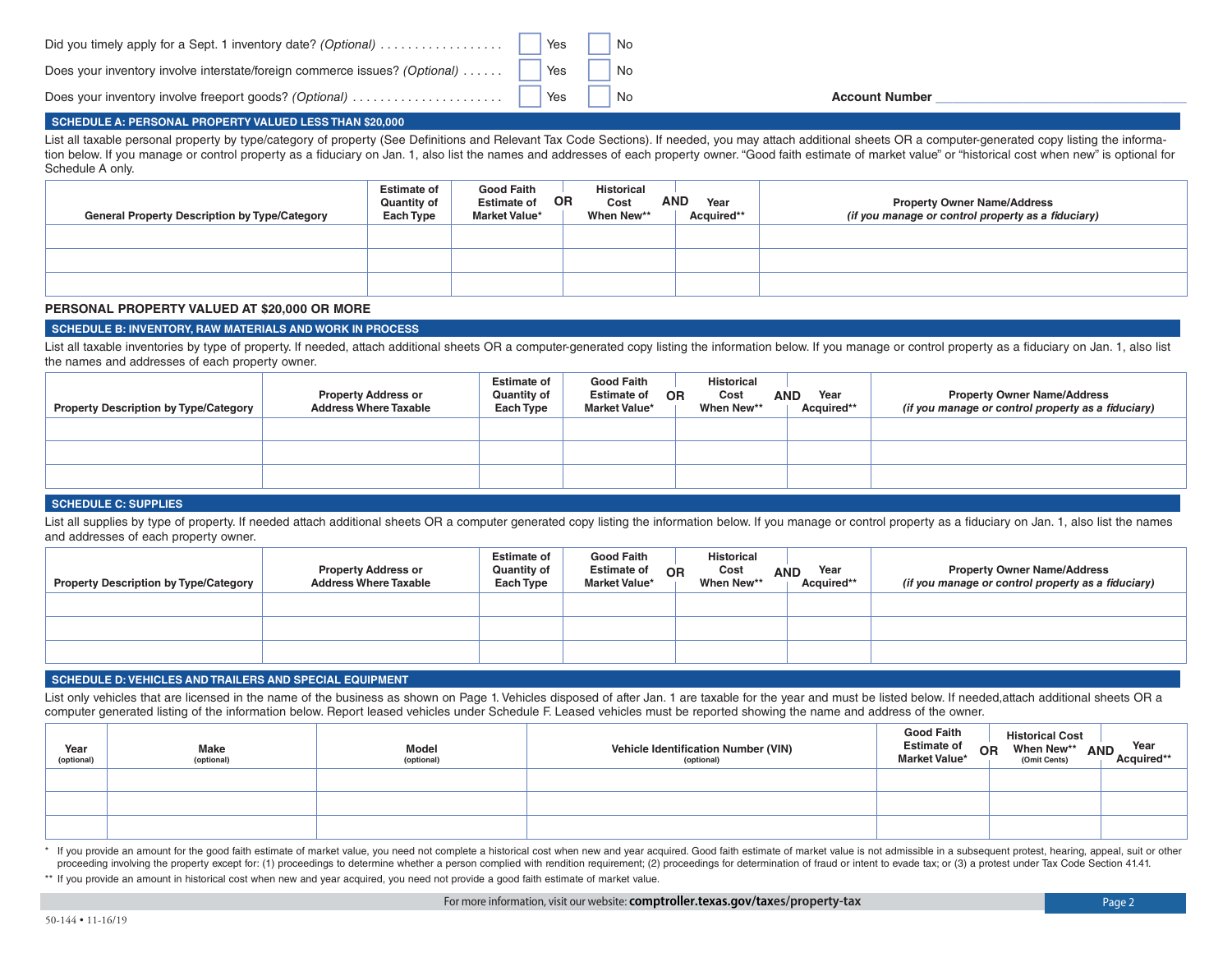#### **SCHEDULE E: FURNITURE, FIXTURES, MACHINERY, EQUIPMENT, COMPUTERS**

Total (by year acquired) all furniture, fixtures, machinery, equipment and computers (new or used) still in possession on Jan. 1. Items received as gifts are to be listed in the same manner. If needed, attach additional sheets OR a computer generated listing of the information below.

|                         | <b>Furniture and Fixtures</b>                    |                                                          | <b>Machinery and Equipment</b> |                                                  |                                                          | <b>Office Equipment</b> |                                                  |                                                          |
|-------------------------|--------------------------------------------------|----------------------------------------------------------|--------------------------------|--------------------------------------------------|----------------------------------------------------------|-------------------------|--------------------------------------------------|----------------------------------------------------------|
| Year<br><b>Acquired</b> | Historical Cost OR<br>When New**<br>(Omit Cents) | <b>Good Faith</b><br><b>Estimate of</b><br>Market Value* | Year<br><b>Acquired</b>        | Historical Cost OR<br>When New**<br>(Omit Cents) | <b>Good Faith</b><br><b>Estimate of</b><br>Market Value* | Year<br>Acquired        | Historical Cost OR<br>When New**<br>(Omit Cents) | <b>Good Faith</b><br><b>Estimate of</b><br>Market Value* |
| 2016                    |                                                  |                                                          | 2016                           |                                                  |                                                          | 2016                    |                                                  |                                                          |
| 2015                    |                                                  |                                                          | 2015                           |                                                  |                                                          | 2015                    |                                                  |                                                          |
| 2014                    |                                                  |                                                          | 2014                           |                                                  |                                                          | 2014                    |                                                  |                                                          |
| 2013                    |                                                  |                                                          | 2013                           |                                                  |                                                          | 2013                    |                                                  |                                                          |
| 2012                    |                                                  |                                                          | 2012                           |                                                  |                                                          | 2012                    |                                                  |                                                          |
| 2011                    |                                                  |                                                          | 2011                           |                                                  |                                                          | 2011                    |                                                  |                                                          |
| 2010                    |                                                  |                                                          | 2010                           |                                                  |                                                          | 2010                    |                                                  |                                                          |
| 2009                    |                                                  |                                                          | 2009                           |                                                  |                                                          | 2009                    |                                                  |                                                          |
| 2008                    |                                                  |                                                          | 2008                           |                                                  |                                                          | 2008                    |                                                  |                                                          |
| 2007                    |                                                  |                                                          | 2007                           |                                                  |                                                          | 2007                    |                                                  |                                                          |
| 2006                    |                                                  |                                                          | 2006                           |                                                  |                                                          | 2006                    |                                                  |                                                          |
| 2005                    |                                                  |                                                          | 2005                           |                                                  |                                                          | 2005                    |                                                  |                                                          |
| 2004                    |                                                  |                                                          | 2004                           |                                                  |                                                          | 2004                    |                                                  |                                                          |
| 2003<br>& Prior         |                                                  |                                                          | 2003<br>& Prior                |                                                  |                                                          | 2003<br>& Prior         |                                                  |                                                          |
| TOTAL:                  |                                                  |                                                          | TOTAL:                         |                                                  |                                                          | <b>TOTAL:</b>           |                                                  |                                                          |

| <b>Computer Equipment</b> |                                                         |                                                                 |                  | <b>POS/Servers/Mainframes</b>                              |                                                                 | Other (any other items not listed in other schedules) |                    |                                                         |                                                          |
|---------------------------|---------------------------------------------------------|-----------------------------------------------------------------|------------------|------------------------------------------------------------|-----------------------------------------------------------------|-------------------------------------------------------|--------------------|---------------------------------------------------------|----------------------------------------------------------|
| Year<br>Acquired          | <b>Historical Cost</b><br>When New** OR<br>(Omit Cents) | <b>Good Faith</b><br><b>Estimate of</b><br><b>Market Value*</b> | Year<br>Acquired | <b>Historical Cost</b><br>OR<br>When New**<br>(Omit Cents) | <b>Good Faith</b><br><b>Estimate of</b><br><b>Market Value*</b> | Year<br>Acquired                                      | <b>Description</b> | <b>Historical Cost</b><br>When New** OR<br>(Omit Cents) | <b>Good Faith</b><br><b>Estimate of</b><br>Market Value* |
| 2016                      |                                                         |                                                                 | 2016             |                                                            |                                                                 | 2016                                                  |                    |                                                         |                                                          |
| 2015                      |                                                         |                                                                 | 2015             |                                                            |                                                                 | 2015                                                  |                    |                                                         |                                                          |
| 2014                      |                                                         |                                                                 | 2014             |                                                            |                                                                 | 2014                                                  |                    |                                                         |                                                          |
| 2013                      |                                                         |                                                                 | 2013             |                                                            |                                                                 | 2013                                                  |                    |                                                         |                                                          |
| 2012                      |                                                         |                                                                 | 2012             |                                                            |                                                                 | 2012                                                  |                    |                                                         |                                                          |
| 2011                      |                                                         |                                                                 | 2011             |                                                            |                                                                 | 2011                                                  |                    |                                                         |                                                          |
| 2010                      |                                                         |                                                                 | 2010             |                                                            |                                                                 | 2010                                                  |                    |                                                         |                                                          |
| 2009                      |                                                         |                                                                 | 2009             |                                                            |                                                                 | 2009                                                  |                    |                                                         |                                                          |
| 2008<br>& Prior           |                                                         |                                                                 | 2008<br>& Prior  |                                                            |                                                                 | 2008<br>& Prior                                       |                    |                                                         |                                                          |
| TOTAL:                    |                                                         |                                                                 | <b>TOTAL:</b>    |                                                            |                                                                 | <b>TOTAL:</b>                                         |                    |                                                         |                                                          |

#### **SCHEDULE F: PROPERTY UNDER BAILMENT, LEASE, CONSIGNMENT OR OTHER ARRANGEMENT**

List the name and address of each owner of taxable property that is in your possession or under your management on Jan. 1 by bailment, lease, consignment or other arrangement. If needed, attach additional sheets OR a computer-generated copy listing the information below.

| <b>Property Owner's Name</b> | <b>Property Owner's Address</b> | <b>General Property Description</b> |
|------------------------------|---------------------------------|-------------------------------------|
|                              |                                 |                                     |
|                              |                                 |                                     |
|                              |                                 |                                     |
|                              |                                 |                                     |
|                              |                                 |                                     |

\* If you provide an amount for the good faith estimate of market value, you need not provide historical cost when new and year acquired. Good faith estimate of market value is not admissible in a subsequent protest, hearing, appeal, suit or other proceeding involving the property except for: (1) proceedings to determine whether a person complied with rendition requirement; (2) proceedings for determination of fraud or intent to evade tax; or (3) a protest under Tax Code Section 41.41.

\*\* If you provide an amount for historical cost when new and year acquired, you need not provide good faith estimate of market value.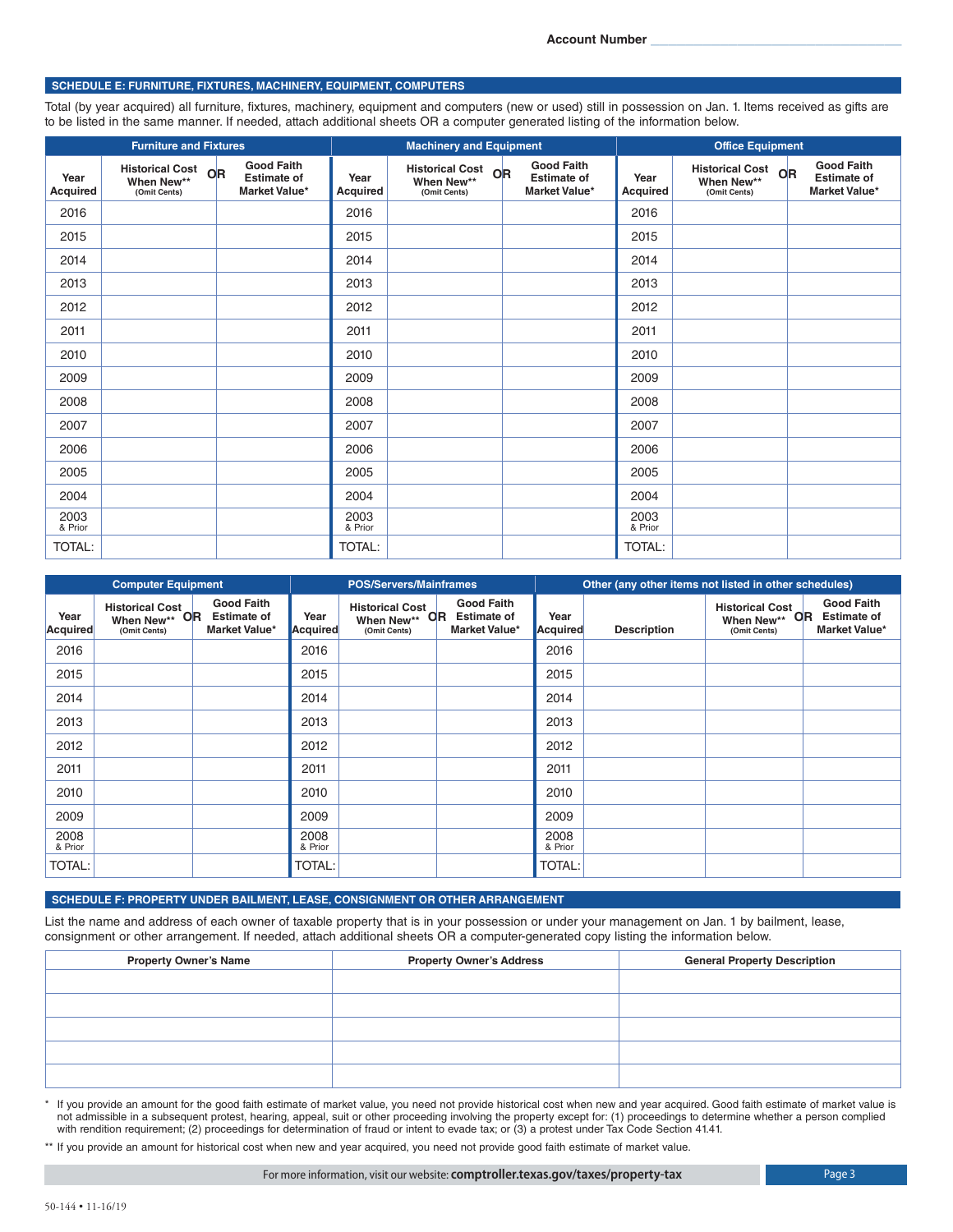# **IMPORTANT INFORMATION**

**GENERAL INSTRUCTIONS:** This form is for use in rendering, pursuant to Tax Code Section 22.01, tangible personal property used for the production of income that you own or manage and control as a fiduciary on Jan. 1 of this year.

**FILING AND DEADLINES:** Rendition statements and property reports must be delivered to the chief appraiser after Jan. 1 and not later than April 15, except as provided by Tax Code Section 22.02. On written request by the property owner, the chief appraiser shall extend a deadline for filing a rendition statement or property report to May 15. The chief appraiser may further extend the deadline an additional 15 days upon good cause shown in writing by the property owner. Pursuant to Tax Code Section 22.02, if an exemption applicable to a property on Jan. 1 terminates during the tax year, the person who owns or acquires the property on the date applicability of the exemption terminates shall render the property for taxation within 30 days after the date of termination. If the chief appraiser denies an application for an exemption for property subject to rendition pursuant to Tax Code Section 22.01(a), the person who owns the property on the date the application is denied shall render the property for taxation in the required manner within 30 days after the date of denial.

**INSPECTION OF PROPERTY:** Pursuant to Tax Code Section 22.07, the chief appraiser or his authorized representative may enter the premises of a business, trade or profession and inspect the property to determine the existence and market value of tangible personal property used for the production of income and having a taxable situs in the district.

**REQUEST FOR STATEMENT REGARDING VALUE:** Pursuant to Tax Code Section 22.07, the chief appraiser may request, either in writing or by electronic means, that the property owner provide a statement containing supporting information indicating how value rendered was determined. The property owner must deliver the statement to the chief appraiser, either in writing or by electronic means, not later than the 21st day after the date the chief appraiser's request is received. The statement must:

- (1) Summarize information sufficient to identify the property, including:
	- (A) the physical and economic characteristics relevant to the opinion of value, if appropriate; and
		- (B) the source of the information used;
- (2) state the effective date of the opinion of value; and
- (3) explain the basis of the value rendered.

Failure to comply in a timely manner is considered to be a failure to timely render and the Tax Code requires that penalties be applied by the chief appraiser.

**PENALTIES:** The chief appraiser must impose a penalty on a person who fails to timely file a required rendition statement or property report in an amount equal to 10 percent of the total amount of taxes imposed on the property for that year by taxing units participating in the appraisal district. The chief appraiser must impose an additional penalty on the person equal to 50 percent of the total amount of taxes imposed on the property for the tax year of the statement or report by the taxing units participating in the appraisal district if it is finally determined by a court that:

- (1) the person filed a false statement or report with the intent to commit fraud or to evade the tax; or
- (2) the person alters, destroys or conceals any record, document or thing, or presents to the chief appraiser any altered or fraudulent record, document or thing, or otherwise engages in fraudulent conduct, for the purpose of affecting the course or outcome of an inspection, investigation, determination or other proceeding before the appraisal district.

**SPECIAL INSTRUCTIONS:** Effective Jan. 1, 2014, certain dealers of motor vehicle inventory may elect to file renditions under Tax Code Chapter 22, rather than file declarations and tax statements under Tax Code Chapter 23. Tax Code Section 23.121(a)(3) allows a dealer to make this election if it (1) does not sell motor vehicles that are self-propelled and designed to transport persons or property on a public highway; (2) meets either of the following two requirements: (a) the total annual sales from the inventory, less sales to dealers, fleet transactions, and subsequent sales, for the preceding tax year are 25 percent or less of the dealer's total revenue from all sources during that period, or (b) the dealer did not sell a motor vehicle to a person other than another dealer during the preceding tax year and the dealer estimates that the dealer's total annual sales from the dealer's motor vehicle inventory, less sales to dealers, fleet transactions, and subsequent sales, for the 12-month period corresponding to the current tax year will be 25 percent or less of the dealer's total revenue from all sources during that period; (3) files with the chief appraiser and the tax collector by Aug. 31 of the tax year preceding Jan. 1 on a form prescribed by the comptroller a declaration that the dealer elects not to be treated as a dealer under Tax Code Section 23.121 in the current tax year; AND (4) renders the dealer's motor vehicle inventory in the current tax year by filing a rendition with the chief appraiser in the manner provided by Tax Code Chapter 22. A dealer who makes this election must file the declaration annually with the chief appraiser and the tax collector by Aug. 31 of the preceding tax year, so long as the dealer meets the eligibility requirements of law.

Effective Jan. 1, 2014, a dealer of heavy equipment inventory may render its inventory by filing a rendition statement or property report as provided by Tax Code Chapter 22. If the dealer files a rendition, the dealer is not considered to be a dealer as defined by Tax Code Section 23.1241(a)(1). A heavy equipment inventory dealer has the option to render or to file declarations and tax statements, without filing additional declarations with the chief appraiser or tax collector.